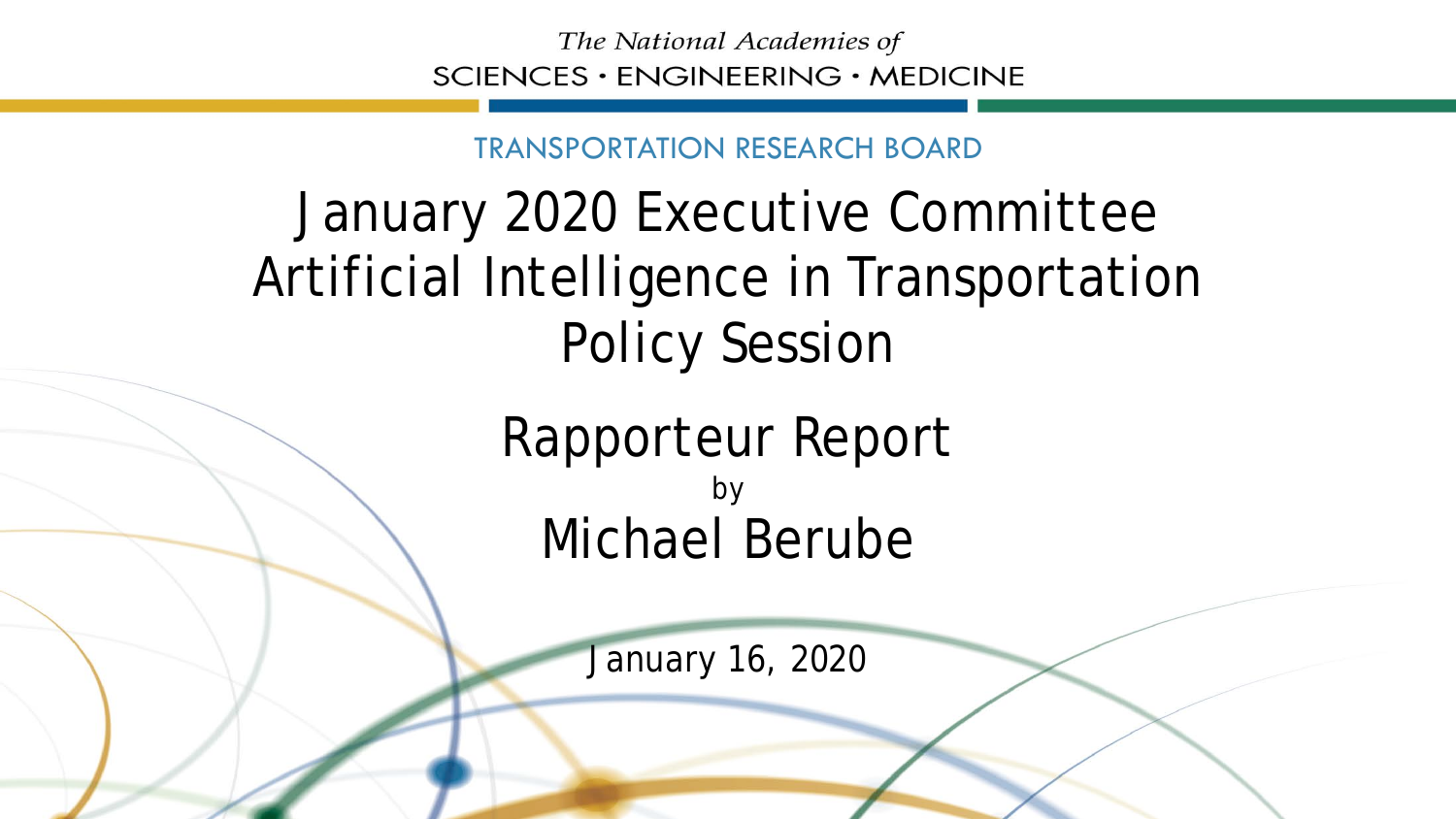## *Key Themes*

- Transportation is new domain for AI:
	- AI not new but new computing / big data making it relevant here to stay
	- AI is a toolbox need right tool for right problem AI not for everything
	- Lot of myths and mystery, but AI is math and computer code
	- Need training / workforce development /collaboration
	- Transportation = people (i.e. behaviors) makes it interesting but challenging
- Data is key:
	- Volumes, Veracity, Velocity
	- Companies hesitant to share; Privacy and Cybersecurity must be addressed;
- Complexity:
	- Growing in transportation, simple answers hard to find, too many variables can AI help?
- Unintended Consequences *(but any diff. than today?)*:
	- Equity, take into account the outliers
	- "black box" a concern; but interpretability can be built into design